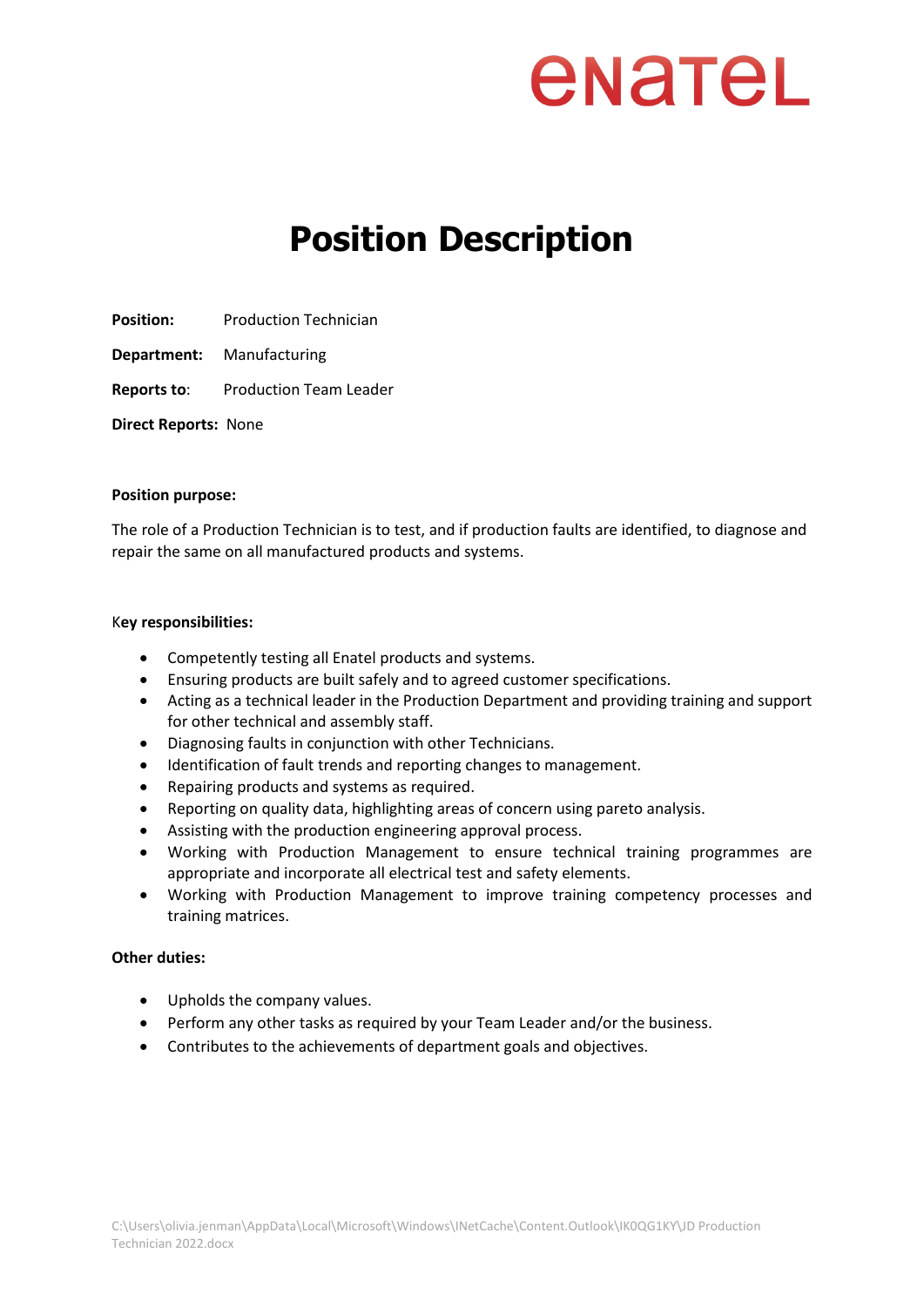## enatel

### **Health & Safety:**

- Ensuring all Health & Safety policies and rules are followed, with all tasks completed in a safety conscious manner.
- Maintaining a safe and clean working environment by complying with Enatel Policy and Procedures.
- Leads by example in all matters relating to Health & Safety.

### **Environmental:**

Enatel is committed to minimising the environmental impact of our operations and products.

• Ensuring Environmental policies and processes are followed.

### **Key Relationships:**

| <b>Internal</b>                 | External  |
|---------------------------------|-----------|
| Manufacturing<br>$\blacksquare$ | Customers |
| Engineering<br>$\blacksquare$   |           |
| <b>Sales</b><br>$\blacksquare$  |           |

|                                              | <b>Essential</b>                                                                                                                                                                                                                         | <b>Desirable</b>                                                                                                                                               |  |
|----------------------------------------------|------------------------------------------------------------------------------------------------------------------------------------------------------------------------------------------------------------------------------------------|----------------------------------------------------------------------------------------------------------------------------------------------------------------|--|
|                                              | Functional/Technical Skills - has the functional and technical<br>$\bullet$                                                                                                                                                              |                                                                                                                                                                |  |
|                                              | knowledge and skills to do the job at a high level of accomplishment.                                                                                                                                                                    |                                                                                                                                                                |  |
|                                              | Drive for Results - can be counted on to exceed goals successfully.<br>$\bullet$                                                                                                                                                         |                                                                                                                                                                |  |
|                                              | Steadfastly pushes self and others for results.                                                                                                                                                                                          |                                                                                                                                                                |  |
|                                              | Action orientated - enjoys working hard and is full of energy for the                                                                                                                                                                    |                                                                                                                                                                |  |
|                                              | things he/she sees as challenging.                                                                                                                                                                                                       |                                                                                                                                                                |  |
|                                              | Customer Focus - Is dedicated to meeting the expectations and<br>$\bullet$<br>requirements of internal and external customers. Establishes and<br>maintains effective relationships with customers and gains their trust<br>and respect. |                                                                                                                                                                |  |
| <b>Competencies</b>                          | Integrity and Trust - is seen as a direct, truthful individual; is widely<br>$\bullet$<br>trusted.                                                                                                                                       |                                                                                                                                                                |  |
|                                              | <b>Process Management</b> – good at figuring out the processes necessary<br>to get things done. Can simplify complex processes.                                                                                                          |                                                                                                                                                                |  |
|                                              | Learning on the Fly - the ability to learn quickly in a new environment.                                                                                                                                                                 |                                                                                                                                                                |  |
|                                              | Priority Setting - Spends his/her time and the time of others on what's<br>$\bullet$<br>important. Can quickly sense what will help or hinder accomplishing a<br>goal. Eliminates roadblocks and creates focus.                          |                                                                                                                                                                |  |
|                                              | Problem Solving - looks for opportunities to resolve issues and solve                                                                                                                                                                    |                                                                                                                                                                |  |
|                                              | problems. Learns quickly when facing new problems.                                                                                                                                                                                       |                                                                                                                                                                |  |
| <b>Skills, Experience &amp;</b><br>Knowledge | Safety-First approach.<br>$\bullet$<br>Technical knowledge of power<br>٠<br>conversion products AC and DC<br>competent.                                                                                                                  | Work history/experience as<br>$\bullet$<br>an electrical technician,<br>wiring and testing AC and DC<br>current Previous experience<br>in testing or servicing |  |